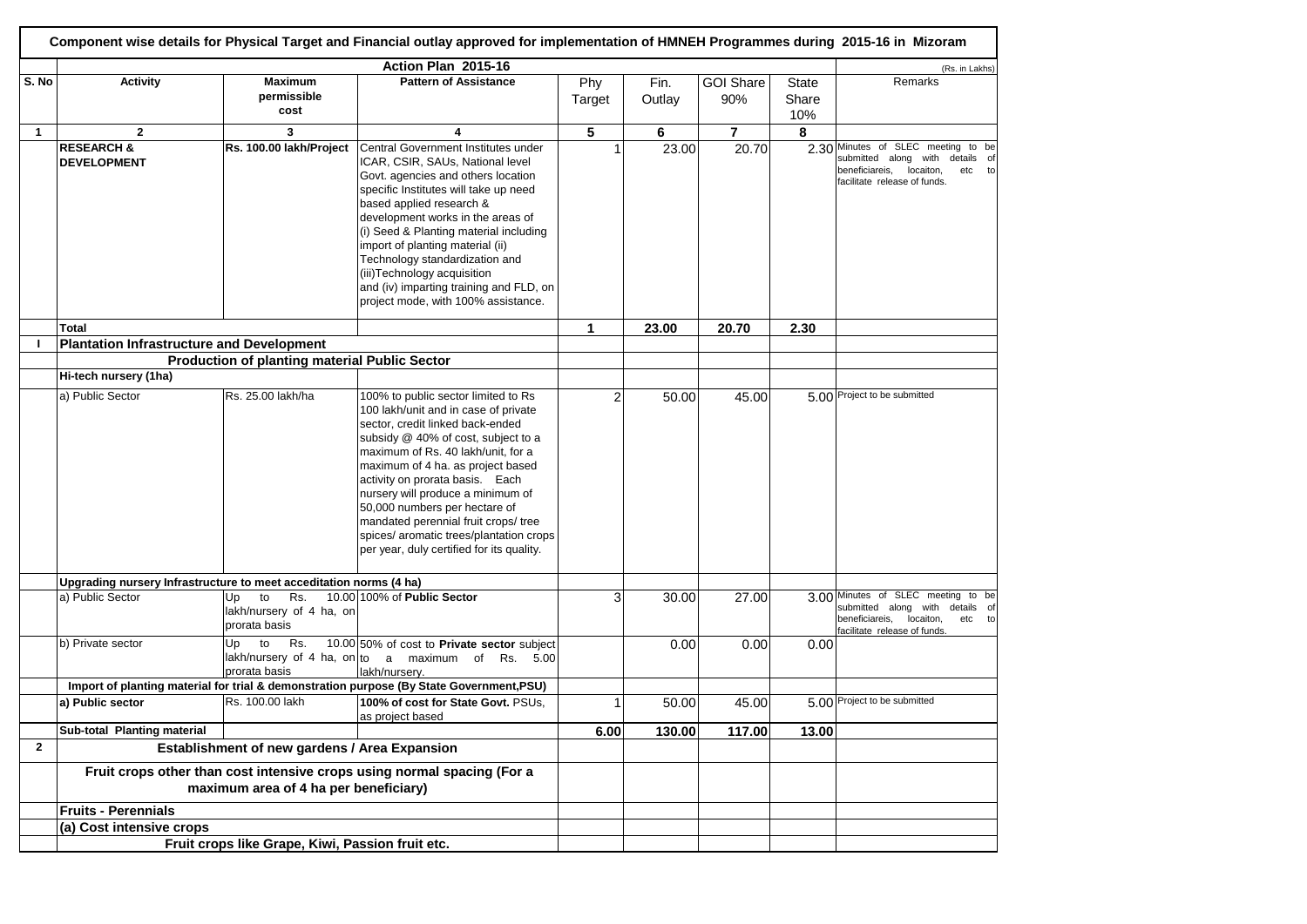|              | Component wise details for Physical Target and Financial outlay approved for implementation of HMNEH Programmes during 2015-16 in Mizoram |                                       |                                                                                                                                                                                                                                                                                                                                                                                           |               |                |                         |                              |                                          |  |  |
|--------------|-------------------------------------------------------------------------------------------------------------------------------------------|---------------------------------------|-------------------------------------------------------------------------------------------------------------------------------------------------------------------------------------------------------------------------------------------------------------------------------------------------------------------------------------------------------------------------------------------|---------------|----------------|-------------------------|------------------------------|------------------------------------------|--|--|
|              | Action Plan 2015-16                                                                                                                       |                                       |                                                                                                                                                                                                                                                                                                                                                                                           |               |                |                         |                              |                                          |  |  |
| S. No        | <b>Activity</b>                                                                                                                           | <b>Maximum</b><br>permissible<br>cost | <b>Pattern of Assistance</b>                                                                                                                                                                                                                                                                                                                                                              | Phy<br>Target | Fin.<br>Outlay | <b>GOI Share</b><br>90% | <b>State</b><br>Share<br>10% | (Rs. in Lakhs)<br>Remarks                |  |  |
| $\mathbf{1}$ | $\overline{2}$                                                                                                                            | 3                                     |                                                                                                                                                                                                                                                                                                                                                                                           | 5             | 6              | $\overline{7}$          | 8                            |                                          |  |  |
|              | a) Integrated package with drip Rs. 4.00 lakh/ha.<br>irrigation and trellis.                                                              |                                       | Maximum of Rs. 1.60 lakh/- per ha.<br>(40% of cost) for meeting the<br>expenditure on planting material and<br>cost of material for drip irrigation,<br>trellies and INM/IPM, in 3<br>installments of 60:20:20 subject to<br>survival rate of 75% in 2 <sup>nd</sup> year and<br>90% in 3rd year).                                                                                        | 250           | 300.00         | 270.00                  | 30.00                        |                                          |  |  |
|              | b) Without integration                                                                                                                    | Rs. 1.25 lakh/ha                      | Maximum of Rs. 0.50 lakh/ha (40% of<br>cost) for meeting the expenditure on<br>material and cost of<br>planting<br>INM/IPM in three installments of<br>60:20:20 subject to survival rate of<br>75% in 2 <sup>nd</sup> year and 90% in 3rd year.<br>For (a) and (b) above, in the case of<br>TSP areas, Andaman & Nicobar and<br>Lakshadweep Islands, assistance will<br>be @ 50% of cost. |               | 0.00           | 0.00                    | 0.00                         |                                          |  |  |
|              | Sub total                                                                                                                                 |                                       |                                                                                                                                                                                                                                                                                                                                                                                           |               | 300.00         | 270.00                  | 30.00                        |                                          |  |  |
|              | ii) Strawberry                                                                                                                            |                                       |                                                                                                                                                                                                                                                                                                                                                                                           |               |                |                         |                              |                                          |  |  |
|              | a) Integrated package with drip Rs. 2.80 lakh/ha<br>irrigation & mulching                                                                 |                                       | Maximum of Rs. 1.12 lakh/ per ha.<br>(40% of cost) for meeting the<br>expenditure on planting material and<br>cost of material for drip irrigation,<br>mulching and INM/IPM, in one<br>installment.                                                                                                                                                                                       | 80            | 112.00         | 100.80                  | 11.20                        |                                          |  |  |
|              | b) Without integration                                                                                                                    | Rs. 1.25 lakh/ha                      | Maximum of Rs. 0.50 lakh/ha (40% of<br>cost) for meeting the expenditure on<br>planting material and cost of<br>INM/IPM one installment.<br>For (a) and (b) above, in the case of<br>TSP areas, Andaman & Nicobar and<br>Lakshadweep Islands, assistance will<br>be @ 50% of cost.                                                                                                        |               | 0.00           | 0.00                    | 0.00                         |                                          |  |  |
|              | Sub total                                                                                                                                 |                                       |                                                                                                                                                                                                                                                                                                                                                                                           | 80            | 112.00         | 100.80                  | 11.20                        |                                          |  |  |
|              | iii) Banana (sucker)<br>Integrated package with Rs. 2.00 lakh/ha<br>a)<br>drip irrigation.                                                |                                       | Maximum of Rs. 0.80 lakh/ha (40% of<br>the cost) for meeting expenditure on<br>planting material, drip irrigation and<br>cost of material for INM/IPM, in 2<br>installments (75:25).                                                                                                                                                                                                      |               | 0.00           | 0.00                    | 0.00                         |                                          |  |  |
|              | b) Without integration                                                                                                                    | Rs.87,500/ha                          | Maximum of Rs. 0.35 lakh/ha (40% of<br>cost) for meeting the expenditure on<br>planting material and cost of<br>INM/IPM in 2 installments (75:25). For<br>(a) and (b) above, in the case of TSP<br>areas, Andaman & Nicobar and<br>Lakshadweep Islands, assistance will<br>be @ 50% of cost in 2 installments.                                                                            | 165           | 54.14          | 48.73                   |                              | $5.41 \, \mathrm{2m} \times \mathrm{2m}$ |  |  |
|              | Sub total                                                                                                                                 |                                       |                                                                                                                                                                                                                                                                                                                                                                                           | 165           | 54.14          | 48.73                   | 5.41                         |                                          |  |  |
|              | vii) Papaya                                                                                                                               |                                       |                                                                                                                                                                                                                                                                                                                                                                                           |               |                |                         |                              |                                          |  |  |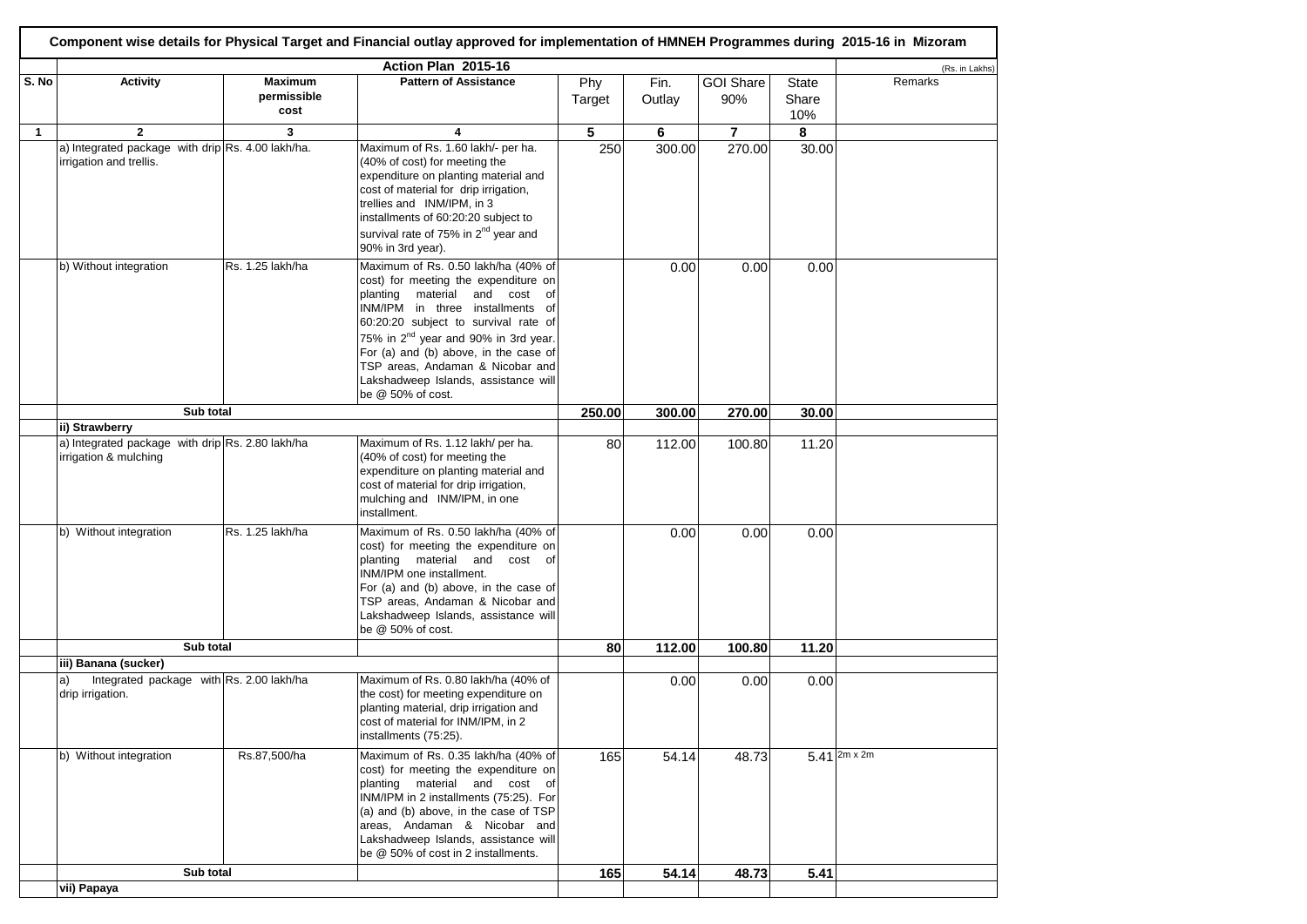| Component wise details for Physical Target and Financial outlay approved for implementation of HMNEH Programmes during 2015-16 in Mizoram |                                                                                   |                                                      |                                                                                                                                                                                                                                                                                                                                                                                                         |        |        |                  |              |                          |  |
|-------------------------------------------------------------------------------------------------------------------------------------------|-----------------------------------------------------------------------------------|------------------------------------------------------|---------------------------------------------------------------------------------------------------------------------------------------------------------------------------------------------------------------------------------------------------------------------------------------------------------------------------------------------------------------------------------------------------------|--------|--------|------------------|--------------|--------------------------|--|
|                                                                                                                                           | Action Plan 2015-16                                                               |                                                      |                                                                                                                                                                                                                                                                                                                                                                                                         |        |        |                  |              |                          |  |
| S. No                                                                                                                                     | <b>Activity</b>                                                                   | <b>Maximum</b>                                       | <b>Pattern of Assistance</b>                                                                                                                                                                                                                                                                                                                                                                            | Phy    | Fin.   | <b>GOI Share</b> | State        | Remarks                  |  |
|                                                                                                                                           |                                                                                   | permissible<br>cost                                  |                                                                                                                                                                                                                                                                                                                                                                                                         | Target | Outlay | 90%              | Share<br>10% |                          |  |
| $\mathbf{1}$                                                                                                                              | $\mathbf{2}$                                                                      | 3                                                    | 4                                                                                                                                                                                                                                                                                                                                                                                                       | 5      | 6      | $\overline{7}$   | 8            |                          |  |
|                                                                                                                                           | b) Without integration                                                            | Rs. 60,000/ha                                        | Maximum of Rs. 0.30 lakh/ha (50 % of                                                                                                                                                                                                                                                                                                                                                                    | 150.0  | 33.75  | 30.38            |              | $3.38(1.8m \times 1.8m)$ |  |
|                                                                                                                                           |                                                                                   |                                                      | cost) for meeting the expenditure on<br>planting material and cost of INM/IPM<br>in 2 installments (75:25).<br>For (a) and (b) above, in the case of<br>NE and Himalayan States, TSP areas,<br>Nicobar<br>Andaman<br>&<br>and<br>Lakshadweep Islands, assistance will<br>be @ 50% of cost in 2 installments                                                                                             |        |        |                  |              |                          |  |
|                                                                                                                                           |                                                                                   |                                                      | $(75:25)$ .                                                                                                                                                                                                                                                                                                                                                                                             |        |        |                  |              |                          |  |
|                                                                                                                                           | Sub total                                                                         |                                                      |                                                                                                                                                                                                                                                                                                                                                                                                         | 150    | 33.75  | 30.38            | 3.38         |                          |  |
|                                                                                                                                           | Maintenance without Integration                                                   |                                                      |                                                                                                                                                                                                                                                                                                                                                                                                         |        |        |                  |              |                          |  |
|                                                                                                                                           | 1st Year                                                                          |                                                      |                                                                                                                                                                                                                                                                                                                                                                                                         | 220    | 16.50  | 14.85            | 1.65         |                          |  |
|                                                                                                                                           | Sub total maintance                                                               |                                                      |                                                                                                                                                                                                                                                                                                                                                                                                         | 220    | 16.50  | 14.85            | 1.65         |                          |  |
|                                                                                                                                           | ix) High density planting (mango, guava, litchi, pomegranate, apple, citrus etc). |                                                      |                                                                                                                                                                                                                                                                                                                                                                                                         |        |        |                  |              |                          |  |
|                                                                                                                                           | a) Integrated package with drip<br>irrigation                                     | Rs. 1.50 lakh /ha                                    | Maximum of Rs. 0.60 lakh per ha.<br>(40% of cost) for meeting the<br>expenditure on planting material, cost<br>of drip system, INM/IPM, canopy<br>management etc., in 3 installments of<br>60:20:20 subject to survival rate of<br>75% in 2nd year and 90% in 3 <sup>rd</sup> year).                                                                                                                    |        | 0.00   | 0.00             | 0.00         |                          |  |
|                                                                                                                                           | b) Without Integration.                                                           | Rs. 1.00 lakh/ha.                                    | Maximum of Rs. 0.40 lakh/ha (40% of<br>the cost) for meeting the expenditure<br>on planting material and cost of<br>INM/IPM in 3 installments (60:20:20).<br>For (a) and (b) above, in the case of<br>TSP areas, Andaman & Nicobar and<br>Lakshadweep Islands, assistance will<br>be @ 50% of cost in 3 installments of<br>60:20:20 subject to survival rate of<br>75% in 2nd year and 90% in 3rd year) | 300.0  | 90.00  | 81.00            | 9.00         |                          |  |
|                                                                                                                                           | Sub total                                                                         |                                                      |                                                                                                                                                                                                                                                                                                                                                                                                         | 300    | 90.00  | 81.00            | 9.00         |                          |  |
|                                                                                                                                           | Maintenance without Integration                                                   |                                                      |                                                                                                                                                                                                                                                                                                                                                                                                         |        |        |                  |              |                          |  |
|                                                                                                                                           | 1st Year                                                                          |                                                      |                                                                                                                                                                                                                                                                                                                                                                                                         |        |        |                  |              |                          |  |
|                                                                                                                                           |                                                                                   |                                                      |                                                                                                                                                                                                                                                                                                                                                                                                         | 275.00 | 27.50  | 24.75            | 2.75         |                          |  |
|                                                                                                                                           | 2nd Year                                                                          |                                                      |                                                                                                                                                                                                                                                                                                                                                                                                         |        |        |                  |              |                          |  |
|                                                                                                                                           |                                                                                   |                                                      |                                                                                                                                                                                                                                                                                                                                                                                                         | 319.00 | 31.90  | 28.71            | 3.19         |                          |  |
|                                                                                                                                           | <b>Sub total Maintance</b>                                                        |                                                      |                                                                                                                                                                                                                                                                                                                                                                                                         | 594.00 | 59.40  | 53.46            | 5.94         |                          |  |
|                                                                                                                                           | (b) Fruit crops other than cost intensive crops using normal spacing              |                                                      |                                                                                                                                                                                                                                                                                                                                                                                                         |        |        |                  |              |                          |  |
|                                                                                                                                           | b) Without Integration                                                            | Rs. 60,000/ha                                        | Maximum of Rs. 0.30 lakh/ha (50 % of<br>cost) for meeting the expenditure on<br>planting material and cost of INM/IPM<br>in 3 installments of 60:20:20.                                                                                                                                                                                                                                                 | 250    | 45.00  | 40.50            | 4.50         |                          |  |
|                                                                                                                                           | Sub total                                                                         |                                                      |                                                                                                                                                                                                                                                                                                                                                                                                         | 250    | 45.00  | 40.50            | 4.50         |                          |  |
|                                                                                                                                           |                                                                                   | Vegetable (For maximum area of 2 ha per beneficiary) |                                                                                                                                                                                                                                                                                                                                                                                                         |        |        |                  |              |                          |  |
|                                                                                                                                           | Hybrid                                                                            | Rs.50,000/ha                                         | 40% of cost in general areas                                                                                                                                                                                                                                                                                                                                                                            | 110    | 27.50  | 24.75            | 2.75         |                          |  |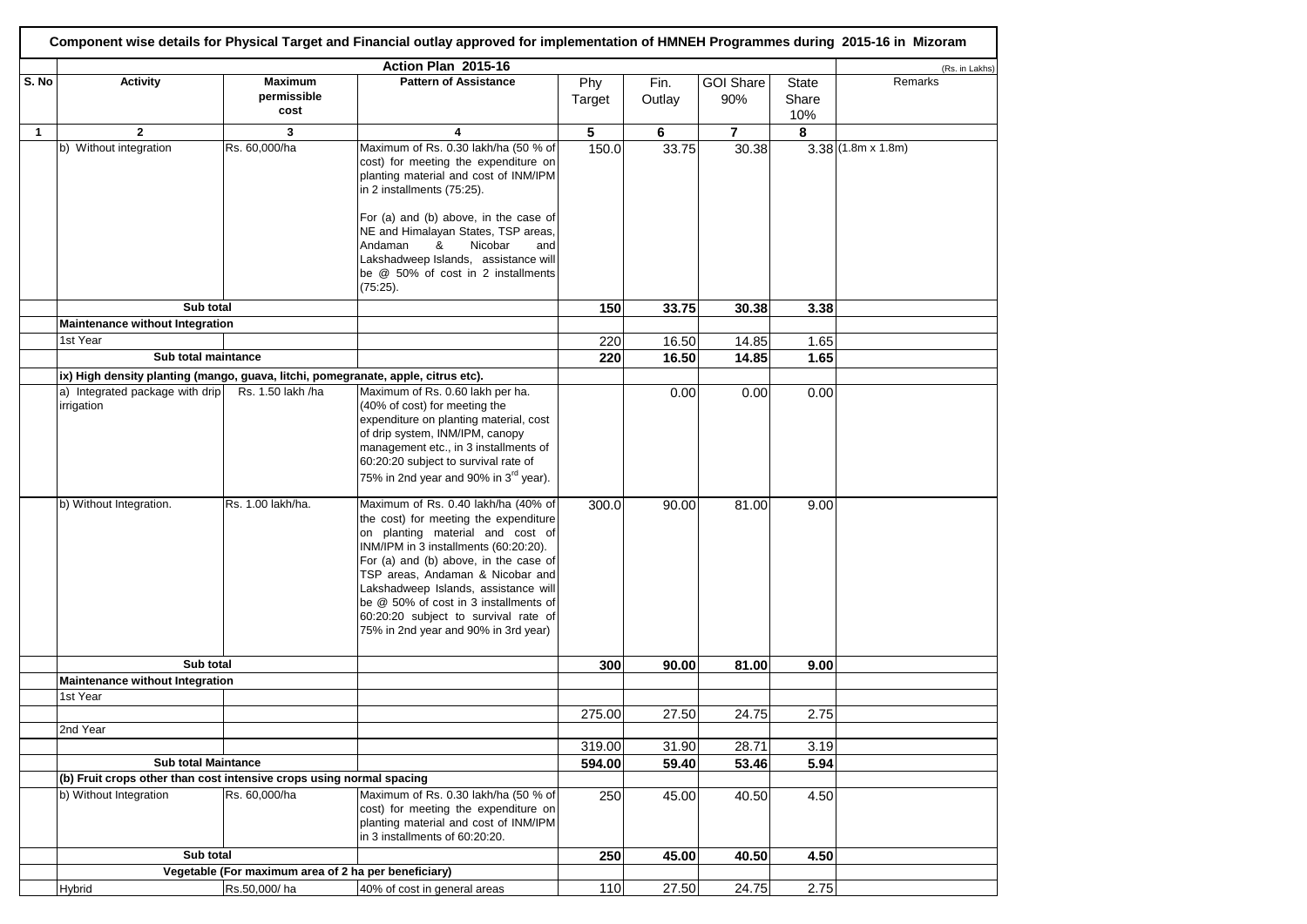| Component wise details for Physical Target and Financial outlay approved for implementation of HMNEH Programmes during 2015-16 in Mizoram |                                                                                          |                                       |                                                                                                                                                          |               |                |                         |                              |                                                                                                                                                |  |
|-------------------------------------------------------------------------------------------------------------------------------------------|------------------------------------------------------------------------------------------|---------------------------------------|----------------------------------------------------------------------------------------------------------------------------------------------------------|---------------|----------------|-------------------------|------------------------------|------------------------------------------------------------------------------------------------------------------------------------------------|--|
| Action Plan 2015-16                                                                                                                       |                                                                                          |                                       |                                                                                                                                                          |               |                |                         |                              |                                                                                                                                                |  |
| S. No                                                                                                                                     | <b>Activity</b>                                                                          | <b>Maximum</b><br>permissible<br>cost | <b>Pattern of Assistance</b>                                                                                                                             | Phy<br>Target | Fin.<br>Outlay | <b>GOI Share</b><br>90% | <b>State</b><br>Share<br>10% | (Rs. in Lakhs)<br>Remarks                                                                                                                      |  |
| $\mathbf{1}$                                                                                                                              | $\overline{2}$                                                                           | 3                                     | 4                                                                                                                                                        | 5             | 6              | 7                       | 8                            |                                                                                                                                                |  |
|                                                                                                                                           | Sub-total                                                                                |                                       |                                                                                                                                                          | 110           | 27.50          | 24.75                   | 2.75                         |                                                                                                                                                |  |
| $\mathbf{3}$                                                                                                                              | Flowers (For a maximum of 2 ha per beneficiary)                                          |                                       |                                                                                                                                                          |               |                |                         |                              |                                                                                                                                                |  |
|                                                                                                                                           | <b>Cut flowers</b>                                                                       |                                       |                                                                                                                                                          |               |                |                         |                              |                                                                                                                                                |  |
|                                                                                                                                           | Small & Marginal Farmers                                                                 | Rs. 1.00 lakh/ha                      | 50% of cost                                                                                                                                              | 70.0          | 35.00          | 31.50                   |                              | 3.50 Minutes of SLEC meeting to be<br>submitted along with details of<br>beneficiareis,<br>locaiton,<br>etc to<br>facilitate release of funds. |  |
|                                                                                                                                           | Other farmers                                                                            | do                                    | 25% of the cost                                                                                                                                          |               | 0.00           | 0.00                    | 0.00                         |                                                                                                                                                |  |
|                                                                                                                                           | <b>Sub-total flowers</b>                                                                 |                                       |                                                                                                                                                          | 70.0          | 35.00          | 31.50                   | 3.50                         |                                                                                                                                                |  |
| 4                                                                                                                                         | Spices (For a maximum area of 4 ha per beneficiary)                                      |                                       |                                                                                                                                                          |               |                |                         |                              |                                                                                                                                                |  |
|                                                                                                                                           |                                                                                          |                                       |                                                                                                                                                          |               |                |                         |                              |                                                                                                                                                |  |
|                                                                                                                                           | Seed spice and Rhizomatic<br>spices                                                      | Rs.30,000/ha                          | Maximum of Rs. 12,000/- per ha. (40%<br>of cost) for meeting the expenditure on<br>planting material and cost of material<br>for INM/IPM etc).           | 130           | 19.50          | 17.55                   | 1.95                         |                                                                                                                                                |  |
|                                                                                                                                           | Sub-total spices                                                                         |                                       |                                                                                                                                                          | 130           | 19.50          | 17.55                   | 1.95                         |                                                                                                                                                |  |
|                                                                                                                                           | Aromatic Plants (For a maximum area of 4 ha per beneficiary)                             |                                       |                                                                                                                                                          |               |                |                         |                              |                                                                                                                                                |  |
|                                                                                                                                           | (a) Cost intensive aromatic plant Rs. 1,00,000/ha                                        |                                       | 40% of cost, subject to a maximum of<br>Rs.40,000/- per ha, for meeting the<br>expenditure on planting material and<br>cost of material for INM/IPM etc. | 40.0          | 16.00          | 14.40                   | 1.60                         |                                                                                                                                                |  |
|                                                                                                                                           | Sub-total aromatics                                                                      |                                       |                                                                                                                                                          | 40.0          | 16.00          | 14.40                   | 1.60                         |                                                                                                                                                |  |
|                                                                                                                                           | <b>Grand Total Area Expansion</b>                                                        |                                       |                                                                                                                                                          | 1545.00       | 732.89         | 659.60                  | 73.29                        |                                                                                                                                                |  |
|                                                                                                                                           | <b>Grand Total Area Expansion maintenance</b>                                            |                                       |                                                                                                                                                          | 814.00        | 75.90          | 68.31                   | 7.59                         |                                                                                                                                                |  |
|                                                                                                                                           | <b>Mushrooms</b>                                                                         |                                       |                                                                                                                                                          |               |                |                         |                              |                                                                                                                                                |  |
|                                                                                                                                           | <b>Production unit</b>                                                                   |                                       |                                                                                                                                                          |               |                |                         |                              |                                                                                                                                                |  |
|                                                                                                                                           | <b>Public Sector</b>                                                                     | Rs. 20.00 lakh/ unit                  | 100% of the cost.                                                                                                                                        | 1.0           | 20.00          | 18.00                   | 2.00                         |                                                                                                                                                |  |
|                                                                                                                                           | <b>Private Sector</b>                                                                    | Rs. 20.00 lakh/ unit                  | 40% of cost for private sector, for<br>the<br>expenditure<br>meeting<br>on<br>infrastructure, as credit linked back<br>ended subsidy.                    |               | 0.00           | 0.00                    | 0.00                         |                                                                                                                                                |  |
|                                                                                                                                           | Sub-total mushrooms                                                                      |                                       |                                                                                                                                                          | 1.00          | 20.00          | 18.00                   | 2.00                         |                                                                                                                                                |  |
| 5                                                                                                                                         | Rejuvenation/replacement of<br>senile plantation including<br>Canopy management. Mango   | Rs. 40,000/ha                         | 50% of the total cost subject to a<br>maximum of Rs. 20,000/ha limited to<br>two ha per beneficiary.                                                     | 2158.00       | 431.60         | 388.44                  |                              | 43.16 To be implemented as per guidelines<br>circulated                                                                                        |  |
|                                                                                                                                           | Sub-total                                                                                |                                       |                                                                                                                                                          | 2158          | 431.60         | 388.44                  | 43.16                        |                                                                                                                                                |  |
|                                                                                                                                           | <b>Creation of Water resources</b>                                                       |                                       |                                                                                                                                                          |               |                |                         |                              |                                                                                                                                                |  |
|                                                                                                                                           | <b>Community tanks</b>                                                                   |                                       |                                                                                                                                                          |               |                |                         |                              |                                                                                                                                                |  |
|                                                                                                                                           | i) Community tanks/on farm ponds/on farm water reservoirs with use of                    |                                       |                                                                                                                                                          |               |                |                         |                              |                                                                                                                                                |  |
|                                                                                                                                           | plastic/RCC lining - (10 ha. of command area, with pond size of 100m x 100m x            |                                       |                                                                                                                                                          |               |                |                         |                              |                                                                                                                                                |  |
|                                                                                                                                           | Community tanks/on farm ponds/on farm water reservoirs with use of<br>plastic/RCC lining |                                       |                                                                                                                                                          |               |                |                         |                              |                                                                                                                                                |  |
|                                                                                                                                           | Plain areas                                                                              | Rs. 20.00 lakh in plain<br>areas      | 100% of cost for 10 ha command                                                                                                                           |               | 0.0            | 0.00                    | 0.00                         |                                                                                                                                                |  |
|                                                                                                                                           | Hilly areas.                                                                             | areas.                                | Rs. 25 lakh/ unit for Hilly 100% of cost for 10 ha command                                                                                               | 6             | 150.00         | 135.00                  | 15.00                        |                                                                                                                                                |  |
|                                                                                                                                           | ii) Water harvesting system for individuals- for storage of water in<br>20mx20mx3m       |                                       |                                                                                                                                                          |               |                |                         |                              |                                                                                                                                                |  |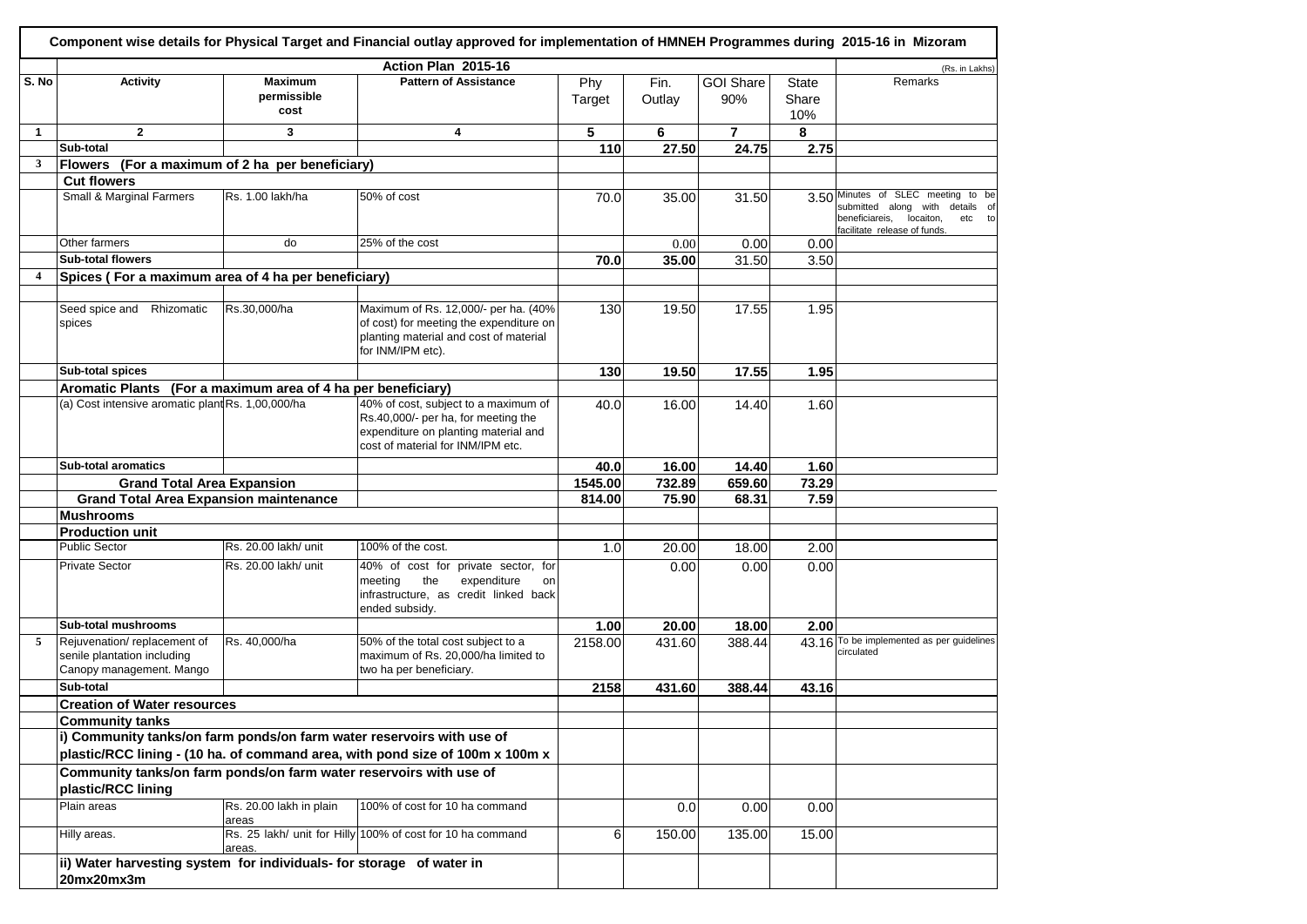|                |                                                                                                             |                                                               | Component wise details for Physical Target and Financial outlay approved for implementation of HMNEH Programmes during 2015-16 in Mizoram                                                                                                                                                        |               |                |                         |                              |                                                                                                               |
|----------------|-------------------------------------------------------------------------------------------------------------|---------------------------------------------------------------|--------------------------------------------------------------------------------------------------------------------------------------------------------------------------------------------------------------------------------------------------------------------------------------------------|---------------|----------------|-------------------------|------------------------------|---------------------------------------------------------------------------------------------------------------|
|                |                                                                                                             |                                                               | Action Plan 2015-16                                                                                                                                                                                                                                                                              |               |                |                         |                              | (Rs. in Lakhs)                                                                                                |
| S. No          | <b>Activity</b>                                                                                             | <b>Maximum</b><br>permissible<br>cost                         | <b>Pattern of Assistance</b>                                                                                                                                                                                                                                                                     | Phy<br>Target | Fin.<br>Outlay | <b>GOI Share</b><br>90% | <b>State</b><br>Share<br>10% | Remarks                                                                                                       |
| $\mathbf{1}$   | $\overline{2}$                                                                                              | 3                                                             | 4                                                                                                                                                                                                                                                                                                | 5             | 6              | $\overline{7}$          | 8                            |                                                                                                               |
|                | Plain areas                                                                                                 | areas and                                                     | Rs. 1.50 lakh/unit in plain 50% of cost. Maintenance to be<br>ensured by the beneficiary.                                                                                                                                                                                                        |               | 0.0            | 0.00                    | 0.00                         |                                                                                                               |
|                | Hilly areas.                                                                                                | areas                                                         | Rs. 1.80 lakh/unit in hilly 50% of cost. Maintenance to be<br>ensured by the beneficiary.                                                                                                                                                                                                        | 580           | 522.00         | 469.80                  | $\overline{5}2.20$           |                                                                                                               |
|                | Sub-total                                                                                                   |                                                               |                                                                                                                                                                                                                                                                                                  | 586           | 672.00         | 604.80                  | 67.20                        |                                                                                                               |
| 5              |                                                                                                             | <b>Protected cultivation</b>                                  |                                                                                                                                                                                                                                                                                                  |               |                |                         |                              |                                                                                                               |
|                | a) Green House structure                                                                                    |                                                               |                                                                                                                                                                                                                                                                                                  |               |                |                         |                              |                                                                                                               |
|                | (b) Naturally ventilated system                                                                             |                                                               |                                                                                                                                                                                                                                                                                                  |               |                |                         |                              |                                                                                                               |
|                | Hilly areas.                                                                                                | Rs.1290/Sq.m                                                  | do                                                                                                                                                                                                                                                                                               | 3.00          | 182.85         | 164.57                  | 18.29                        |                                                                                                               |
|                | d) Shade Net House                                                                                          |                                                               |                                                                                                                                                                                                                                                                                                  |               |                | 0.00                    | 0.00                         |                                                                                                               |
|                | ii) Wooden structure                                                                                        | Rs. 566/Sq.m for hilly<br>areas                               | 50% of cost limited to 20 units<br>(each unit not to exceed 200 Sq.m)<br>per beneficiary.                                                                                                                                                                                                        | 3.00          | 84.90          | 76.41                   | 8.49                         |                                                                                                               |
|                | f) Cost of planting material &<br>cultivation of high value<br>vegetables grown in poly<br>house            | Rs.140/Sq. m                                                  | 50% of cost limited to 4000 Sq.m per<br>beneficiary.                                                                                                                                                                                                                                             | 13.740        | 96.18          | 86.56                   | 9.62                         |                                                                                                               |
|                | g) Cost of planting material &<br>cultivation of Orchid &<br>Anthurium under poly<br>house/shade net house. | Rs. 700/Sq.m                                                  | 50% of cost limited to 4000 Sq. m per<br>beneficiary.                                                                                                                                                                                                                                            | 4.82          | 168.70         | 151.83                  | 16.87                        |                                                                                                               |
|                | Sub-total protected cultivation                                                                             |                                                               |                                                                                                                                                                                                                                                                                                  | 6.00          | 532.63         | 479.37                  | 53.26                        |                                                                                                               |
| 6              | Promotion of Integrated Nutrient Management(INM)/ Integrated Pest                                           |                                                               |                                                                                                                                                                                                                                                                                                  |               |                |                         |                              |                                                                                                               |
|                | Promotion of IPM                                                                                            | Rs. 4000/ha                                                   | 30% of cost subject to a maximum of<br>Rs 1200/ha limited to 4.00 ha/<br>beneficiary.                                                                                                                                                                                                            | 3300          | 39.60          | 35.64                   |                              | 3.96 To be need based and taken up after<br>identifying problem of pest / disease<br>and nutrient deficiency. |
|                | Promotion of INM                                                                                            | Rs. 4000/ha                                                   | 30% of cost subject to a maximum of<br>Rs 1200/ha limited to 4.00 ha/<br>beneficiary.                                                                                                                                                                                                            | 3300          | 39.60          | 35.64                   | 3.96 do                      |                                                                                                               |
|                | Disease forecasting unit<br>(PSUs)                                                                          | Rs. 6.00 lakh/unit                                            | 100 % of costs.                                                                                                                                                                                                                                                                                  |               | 6.00           | 5.40                    | 0.60                         |                                                                                                               |
|                | Sub-total INM / IPM                                                                                         |                                                               |                                                                                                                                                                                                                                                                                                  | 3300          | 85.20          | 76.68                   | 8.52                         |                                                                                                               |
| $\overline{7}$ | <b>Adoption Organic Farming</b>                                                                             |                                                               |                                                                                                                                                                                                                                                                                                  |               |                |                         |                              |                                                                                                               |
|                | iii) Vermi compost Units /organic input production unit                                                     |                                                               |                                                                                                                                                                                                                                                                                                  |               |                |                         |                              |                                                                                                               |
|                | i) Vermi compost Units                                                                                      | Rs.1,00,000/ unit for<br>permanent structure and<br>Vermibed. | 50% of cost conforming to the size of<br>the unit of 30'x8'x2.5' dimension of<br>Rs. 16,000/unit for HDPE permanent structure to be<br>administered on pro-rata basis. 50%<br>of cost conforming to the size of 96 cft<br>(12'x4'x2') and IS 15907:2010 to be<br>administered on pro-rata basis. | 25            | 12.50          | 11.25                   |                              | 1.25 Designs para meter of HDPE beds<br>will conformer to BIS standards (IS<br>15907:2010)                    |
|                | Sub-total                                                                                                   |                                                               |                                                                                                                                                                                                                                                                                                  | 0.00          | 12.50          | 11.25                   | 1.25                         |                                                                                                               |
|                | CoE                                                                                                         |                                                               |                                                                                                                                                                                                                                                                                                  |               |                |                         |                              |                                                                                                               |
|                | <b>Centre of Excellence for</b><br>Horticulture                                                             | Rs.1000.00 lakh/ centre                                       | 100% of cost to public sector. This<br>can be established through bi-lateral<br>co-operation also.                                                                                                                                                                                               | 2             | 350.00         | 315.00                  |                              | 35.00 Project approved 13.1.2015                                                                              |
|                | <b>Total CoE</b>                                                                                            |                                                               |                                                                                                                                                                                                                                                                                                  | $\mathbf{2}$  | 350.00         | 315.00                  | 35.00                        |                                                                                                               |
| 8              | Pollination support through beekeeping                                                                      |                                                               |                                                                                                                                                                                                                                                                                                  |               |                |                         |                              |                                                                                                               |
|                | Honey bee colony                                                                                            | Rs.2000/colony of 8<br>frames                                 | 40% of cost limited to 50 colonies /<br>beneficiary.                                                                                                                                                                                                                                             | 840           | 6.72           | 6.05                    | 0.67                         |                                                                                                               |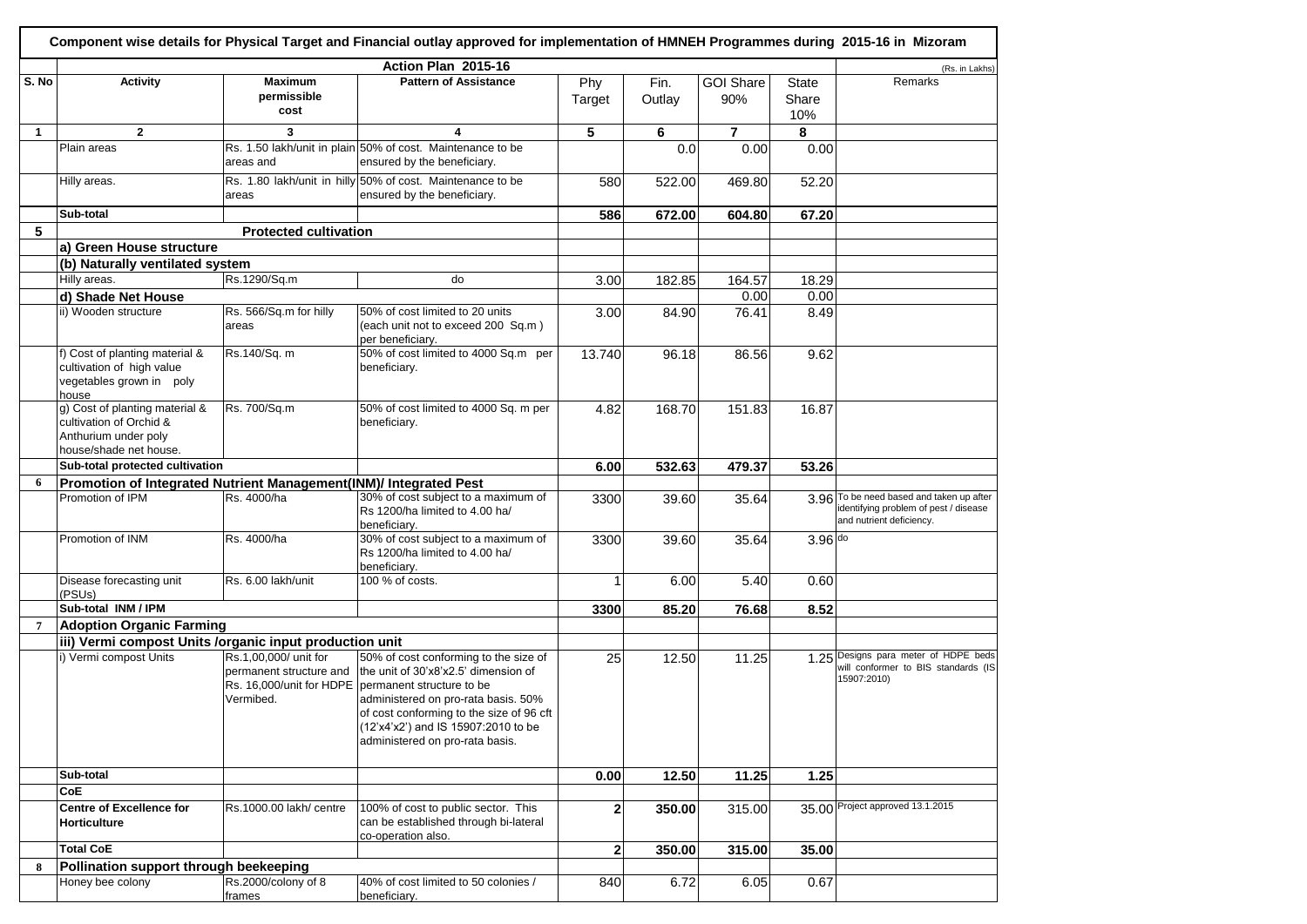| Component wise details for Physical Target and Financial outlay approved for implementation of HMNEH Programmes during 2015-16 in Mizoram |                                                             |                                                               |                                                                             |         |        |                  |              |                                                                    |
|-------------------------------------------------------------------------------------------------------------------------------------------|-------------------------------------------------------------|---------------------------------------------------------------|-----------------------------------------------------------------------------|---------|--------|------------------|--------------|--------------------------------------------------------------------|
|                                                                                                                                           |                                                             |                                                               | (Rs. in Lakhs)                                                              |         |        |                  |              |                                                                    |
| S. No                                                                                                                                     | <b>Activity</b>                                             | <b>Maximum</b>                                                | Action Plan 2015-16<br><b>Pattern of Assistance</b>                         | Phy     | Fin.   | <b>GOI Share</b> | <b>State</b> | Remarks                                                            |
|                                                                                                                                           |                                                             | permissible<br>cost                                           |                                                                             | Target  | Outlay | 90%              | Share<br>10% |                                                                    |
| $\mathbf{1}$                                                                                                                              | $\mathbf{2}$                                                | 3                                                             | 4                                                                           | 5       | 6      | $\mathbf{7}$     | 8            |                                                                    |
|                                                                                                                                           | <b>Hives</b>                                                | Rs 2000/ per hive.                                            | 40% of cost limited to 50 colonies /                                        | 840     | 6.72   | 6.05             | 0.67         |                                                                    |
|                                                                                                                                           |                                                             |                                                               | beneficiary.                                                                |         |        |                  |              |                                                                    |
|                                                                                                                                           | Sub-total                                                   |                                                               |                                                                             | 840     | 13.44  | 12.10            | 1.34         |                                                                    |
| 9                                                                                                                                         | <b>Horticulture Mechanization</b>                           |                                                               |                                                                             |         |        |                  |              |                                                                    |
|                                                                                                                                           | (iii) Tractor/Power tiller (below 20 BHP) driven equipments |                                                               |                                                                             |         |        |                  |              |                                                                    |
|                                                                                                                                           | a) Land Development, tillage                                | 0.30 lakh per unit                                            | Subject to a maximum of Rs.0.12                                             |         |        |                  |              |                                                                    |
|                                                                                                                                           | and seed bed preparation                                    |                                                               | lakh/unit for general category farmers,                                     |         |        |                  |              |                                                                    |
|                                                                                                                                           | equipments                                                  |                                                               | and in the case if SC, ST, Small &                                          |         |        |                  |              |                                                                    |
|                                                                                                                                           |                                                             |                                                               | Marginal farmers, women farmers and                                         |         |        |                  |              |                                                                    |
|                                                                                                                                           |                                                             |                                                               | beneficiaries in NE states, subject of a                                    |         |        |                  |              |                                                                    |
|                                                                                                                                           |                                                             |                                                               | maximum of Rs. 0.15 lakh/unit.                                              |         |        |                  |              |                                                                    |
|                                                                                                                                           |                                                             |                                                               |                                                                             |         |        |                  |              |                                                                    |
|                                                                                                                                           | 2) SC & ST, SF/MF                                           | -do-                                                          | -do-                                                                        | 777     | 116.55 | 104.90           | 11.66        |                                                                    |
|                                                                                                                                           | Sub-total                                                   |                                                               |                                                                             | 777     | 116.55 | 104.90           | 11.66        |                                                                    |
| 10                                                                                                                                        | Human Resource Development (HRD)                            |                                                               |                                                                             |         |        |                  |              |                                                                    |
|                                                                                                                                           |                                                             | <b>Training of farmers</b>                                    |                                                                             |         |        |                  |              |                                                                    |
|                                                                                                                                           | Within the State                                            | Rs. 1000/day per farmer                                       | 100% of the cost.                                                           |         |        |                  |              |                                                                    |
|                                                                                                                                           |                                                             | including transport                                           |                                                                             | 4816    | 48.16  | 43.34            | 4.82         |                                                                    |
|                                                                                                                                           | Outside the state                                           | Project based as per<br>actual.                               | 100% of the cost.                                                           |         | 23.00  | 20.70            | 2.30         |                                                                    |
|                                                                                                                                           |                                                             | (e) Exposure visit of farmers                                 |                                                                             |         |        | 0.00             | 0.00         |                                                                    |
|                                                                                                                                           |                                                             |                                                               |                                                                             |         |        |                  |              |                                                                    |
|                                                                                                                                           | Outside the State                                           | Project based as per<br>actual.                               | 100% of the cost.                                                           |         | 0.00   | 0.00             | 0.00         |                                                                    |
|                                                                                                                                           | Outside India                                               |                                                               | Rs. 4.00 lakh / participant Project Based. 100% of air/rail travel<br>cost. | 5.00    | 20.00  | 18.00            |              | 2.00 Project to be submitted                                       |
|                                                                                                                                           |                                                             | Training / study tour of technical staff/ field functionaries |                                                                             |         |        | 0.00             | 0.00         |                                                                    |
|                                                                                                                                           | Within the State                                            | Rs.300/day per                                                | 100% of the cost.                                                           | 3920    | 11.76  | 10.58            | 1.18         |                                                                    |
|                                                                                                                                           |                                                             | participant plus TA/DA,                                       |                                                                             |         |        |                  |              |                                                                    |
|                                                                                                                                           |                                                             | as admissible                                                 |                                                                             |         |        |                  |              |                                                                    |
|                                                                                                                                           | Study tour to progressive                                   | Rs.800/day per                                                | 100% of the cost.                                                           | 2800    | 22.40  | 20.16            | 2.24         |                                                                    |
|                                                                                                                                           | States/ units (group of                                     | participant plus TA/DA,                                       |                                                                             |         |        |                  |              |                                                                    |
|                                                                                                                                           | minimum 5 participants)                                     | as admissible                                                 |                                                                             |         |        |                  |              |                                                                    |
|                                                                                                                                           | Outside India                                               |                                                               | Rs. 6.00 lakh / participant 100% of the cost on actual basis.               | 6       | 36.00  | 32.40            |              | 3.60 Project to be submitted                                       |
|                                                                                                                                           |                                                             |                                                               |                                                                             |         |        |                  |              |                                                                    |
|                                                                                                                                           | Sub-total                                                   |                                                               |                                                                             | 11547   | 161.32 | 145.19           | 16.13        |                                                                    |
| 11                                                                                                                                        |                                                             | <b>INTEGRATED POST HARVEST MANAGEMENT</b>                     |                                                                             |         |        |                  |              |                                                                    |
|                                                                                                                                           | Pack house / On farm                                        | Rs. 4.00 lakh/unit with                                       | 50% of the capital cost.                                                    | 52      | 104.00 | 93.60            |              | 10.40 Minutes of SLEC meeting to be                                |
|                                                                                                                                           | collection & storage unit                                   | size of 9Mx6M                                                 |                                                                             |         |        |                  |              | submitted along with details of                                    |
|                                                                                                                                           |                                                             |                                                               |                                                                             |         |        |                  |              | beneficiareis, locaiton, etc to<br>facilitate release of funds.    |
|                                                                                                                                           | Evaporative / low energy                                    | Rs. 5.00 lakh/unit                                            | 50% of the total cost.                                                      | 13      | 32.50  | 29.25            |              | 3.25 Minutes of SLEC meeting to be                                 |
|                                                                                                                                           | cool chamber (8 MT)                                         |                                                               |                                                                             |         |        |                  |              | submitted along with details of                                    |
|                                                                                                                                           |                                                             |                                                               |                                                                             |         |        |                  |              | beneficiareis, locaiton,<br>etc to<br>facilitate release of funds. |
|                                                                                                                                           | Pusa Zero energy cool                                       | Rs. 4000 per unit                                             | 50% of the total cost.                                                      | 1120    | 22.40  | 20.16            | 2.24         |                                                                    |
|                                                                                                                                           | chamber (100 kg)                                            |                                                               |                                                                             |         |        |                  |              |                                                                    |
|                                                                                                                                           | Sub-total                                                   |                                                               |                                                                             | 1185.00 | 158.90 | 143.01           | 15.89        |                                                                    |
| 12                                                                                                                                        |                                                             |                                                               | ESTABLISHMENT OF MARKETING INFRASTRUCTURE FOR HORTICULTURAL                 |         |        |                  |              |                                                                    |
|                                                                                                                                           | Rural Markets/ Apni mandies/Direct markets                  |                                                               |                                                                             |         |        |                  |              |                                                                    |
|                                                                                                                                           |                                                             |                                                               |                                                                             |         |        |                  |              |                                                                    |